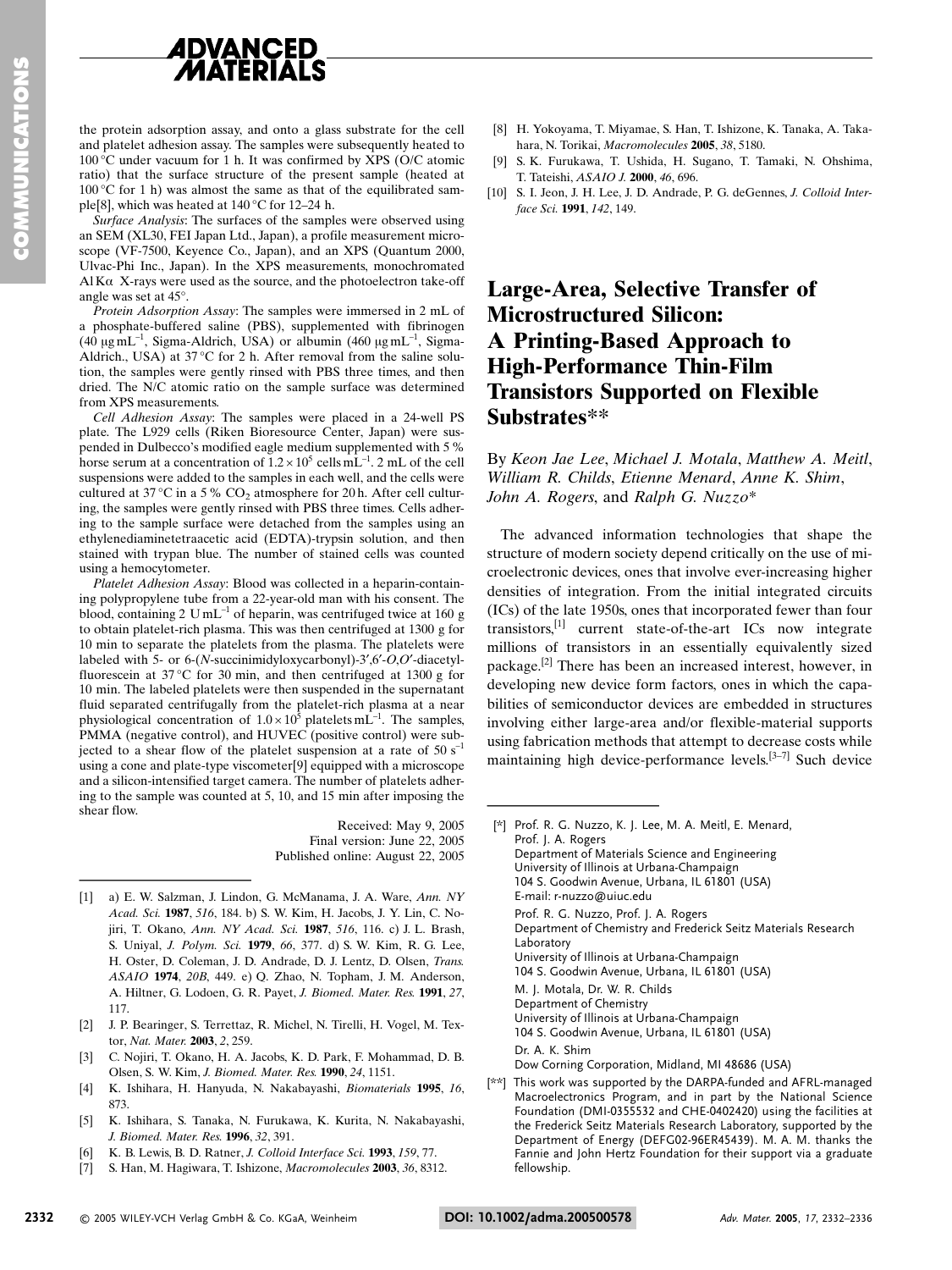technologies could find wide application as active-matrix pixel display drivers and components of radio frequency identification (RFID) tags.  $[7-10]$  Recent reports detail the use of solution-processing methods to construct models of such circuits, notably ones based on semiconductor nanowires  $(NWs)^{[11]}$  or networked nanotubes.<sup>[12]</sup> The devices prepared in these ways show great promise, with effective mobilities of ~2 cm<sup>2</sup>V<sup>-1</sup>s<sup>-1[11]</sup> and ~40 cm<sup>2</sup>V<sup>-1</sup>s<sup>-1[12]</sup>, respectively, being obtained in simple thin-film transistors (TFTs). In a previous publication, we described a "top-down" fabrication strategy using microstructured single-crystalline silicon (us-Si) ribbons harvested from silicon-on-insulator (SOI) wafers for use in ultra-high-performance TFTs.<sup>[3]</sup> This fabrication technique is a reasonably general one and has been extended recently to other industrially useful semiconductor materials that include GaN, InP, and GaAs.<sup>[13-15]</sup>

We describe in this paper an important step in the advancement of this technology: the development of a method which allows the selective transfer and accurate registration of silicon ribbons across large areas, a printing procedure applicable to both rigid (i.e., glass) and flexible plastic substrates. We specifically report here two methods that can be used to selectively remove us-Si from an SOI wafer and subsequently transfer them in patterned forms onto a plastic substrate. The processes, for convenience referred to here as Method I and Method II, use different mechanisms of adhesive bonding to effect the printing-based pattern transfer of us-Si. Method I exploits physical bonding between a molded Sylgard 3600 polydimethylsiloxane (PDMS) stamp (a new experimental, high-modulus PDMS product provided by the Dow Corning Corp.) and us-Si objects. Method II uses a recently developed masterless soft-lithography technique<sup>[16]</sup> to chemically bond the us-Si to a PDMS-coated substrate.

In Method I, shown in Scheme 1a, a peanut-shaped photoresist pattern was developed on top of a SOI substrate using standard photolithography techniques. Plasma etching, followed by resist stripping, yielded us-Si "peanuts" that were supported on top of a buried oxide layer. This sample was then incompletely etched using HF to give undercut peanuts held only by a residual oxide layer present at the dumbbell ends of the us-Si. The SOI wafer was then laminated with a hard 3600 PDMS stamp molded with features corresponding to the latent image of the desired pattern. The raised features of the stamp correspond to regions where us-Si was removed selectively from the SOI surface due to strong autoadhesion to the PDMS. The stamp, after peeling it away from the SOI wafer, was then placed in contact with a poly (ethylene terephthalate) (PET) sheet coated with polyurethane (PU) that had been partially cured using a UV lamp. A bar-coating technique was used to deposit the PU adhesion layer to ensure a uniform coating thickness over the large area of the  $600 \text{ cm}^2$  plastic substrate. The stamp bearing the  $\mu$ s-Si was then placed in contact with the PU-coated side of the plastic sheet, and a second UV/ozone (UVO) exposure was then performed from the PET side of the sandwich to fully cure the PU and enhance its bonding to the  $\mu$ s-Si. Peeling the stamp from the plastic sub-



Scheme 1. Schematic illustration of steps for selective transfer of us-Si onto poly(ethylene terephthalate) plastic substrate a) using patterned hard PDMS (Method I); b) using masterless soft lithography (Method II).

strate resulted in the detachment of the  $\mu$ s-Si from the PDMS, completing the transfer to the PU-coated substrate.

Method II is depicted in Scheme 1b. This recently reported decal-transfer lithography (DTL) technique<sup>[16]</sup> effects the pattern transfer by using a flat, unmolded PDMS slab that is photochemically treated to provide spatially modulated strengths of adhesion. To do so, an UVO treatment was patterned across the surface of a slab of conventional Sylgard 184 PDMS using a microreactor photomask to pattern the UVO modification with high spatial resolution. After exposure, the photochemically modified PDMS-coated PET was placed in contact with a peanut-presenting SOI wafer and heated to  $70^{\circ}$ C for 30 min. The fabrication of the peanut shapes on the SOI wafer followed the same procedures of Method I, with the addition of evaporating a thin film of  $SiO<sub>2</sub>$  (5 nm) onto the surface after the HF-etching step. This layer facilitates strong chemical bonding to the PDMS. After heating, the PDMS was peeled from the SOI, resulting in patterned transfer of  $\mu$ s-Si to the UVO-modified regions of the PDMS.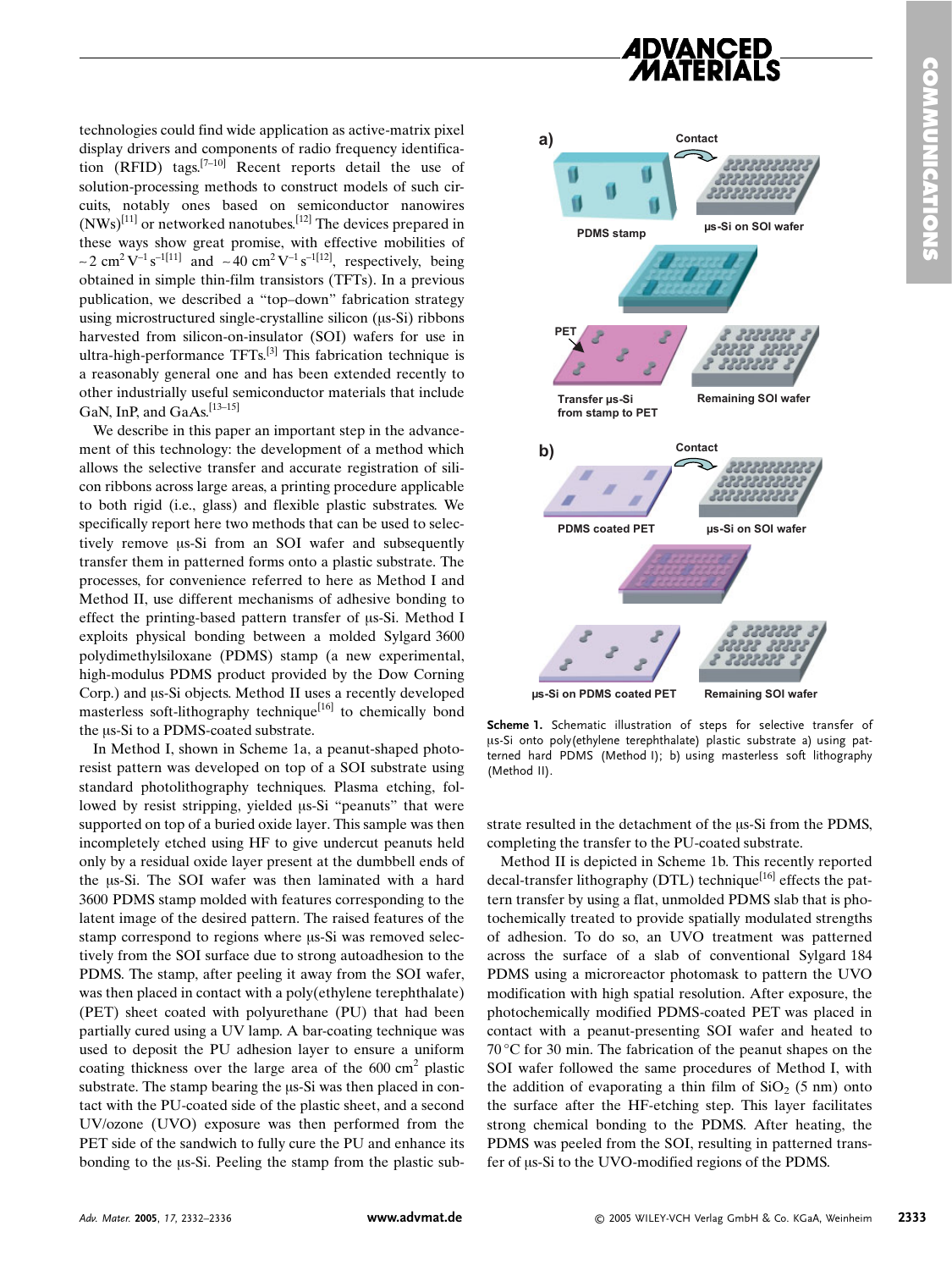

Figure 1a shows the design of the so-called peanut-shaped us-Si objects. The peanut shape was selected because its ends are slightly wider than the body of the structure. Upon etching the underlying oxide layer in an HF solution, the timing can



Figure 1. Top image: a) Schematic illustration of the us-Si peanut that was supported by an underlying sacrificial SiO<sub>2</sub> layer. Without this sacrificial layer, the us-Si objects would be lost in the HF solution. Inset: the optical image shows the result of optimized HF etching conditions where the buried oxide under the channel is removed while a sacrificial  $SiO<sub>2</sub>$ portion remains. b) Si objects to start to float in the HF solution when the sample was over-etched in HF solution. c-f) Micrographs depicting each step of the us-Si transferred by Method I. c) The us-Si on the SOI wafer after optimized HF etching. d) SOI wafer after the PDMS stamp removed a portion of the us-Si. e) us-Si portion on the PDMS stamp. f) The us-Si that adhered to the PU support on the plastic.

be optimized such that the oxide layer under the center is completely removed while a sacrificial portion of SiO<sub>2</sub> still remains at either end (the dumbbell region seen in Fig. 1a, inset). It is this residual  $SiO<sub>2</sub>$  layer that holds the  $\mu$ s-Si in its original position; without this oxide bridge layer, the order of the us-Si created on the SOI wafer by photolithography would be lost (an example of which is shown in Fig. 1b). When the us-Si is removed from the SOI wafer by either Method I or II, fracture occurs at the edges of the sacrificial region. Figures 1c–f show a series of micrographs that depicts the progression of each step of the us-Si transfer as effected using Method I. Figure 1c shows the  $\mu$ s-Si on the SOI wafer after the HF undercut-etching step. As shown in Figure 1d, the PDMS stamp has removed a portion of the us-Si, leaving the

neighboring regions intact on the SOI. Since the unused microstructured silicon objects on the SOI wafer are retained at their original positions, they can be picked up by a stamp and transferred in subsequent printing steps (see below). An example of the  $\mu$ s-Si structures transferred to the PDMS stamp is shown in Figure 1e. The missing center of each end of the us-Si ribbons reveals the pattern of the fracture that occurs during the transfer of the microstructured silicon from the SOI to the PDMS stamp. Figure 1f shows a representative result for a second transfer of the  $\mu$ s-Si (this time from the PDMS stamp to the PU-coated plastic substrate).

Multiple transfers are possible from a small PDMS stamp to a larger plastic surface. Figure 2a shows an example of a large area (15 cm  $\times$  15 cm) transfer where the  $\mu$ s-Si was sparsely transferred onto a plastic substrate by multiple transfers



Figure 2. a,b) Optical images of the selective transfer of us-Si onto a PU/PET sheet by a 3600 PDMS stamp (Method I). a) Large-area  $(15 \text{ cm} \times 15 \text{ cm})$  transfer where the us-Si was deposited on the plastic by multiple transfers from a one-fourth-sized mold. Each pixel of the array shown in (a) consists of a microarray of semiconductor structural elements of the same configuration as that shown in Figure 1f and follows the same protocol described for Figures 1c-e. b) A blowup image of "DARPA macroE" written on the PET substrate showing how it is composed of smaller peanut-shaped us-Si objects (the inset shows the overall image). c,d) The optical images of the selective transfer of us-Si onto PDMS/PET sheet by masterless soft lithography (Method II). c) µs-Si was transferred selectively to the rectangular unit of the PET sheet corresponding to the 184 PDMS area that was irradiated by UVO. d) A blowup image of us-Si selectively transferred to a PET sheet.

using a  $8 \text{ cm} \times 8 \text{ cm}$  stamp. Each pixel of the array shown in Figure 2a consists of a microarray of semiconductor structural elements of the same configuration as that shown in Figure 1f and follows the same protocol described for Figures 1c-e. The inset of Figure 2b shows a more complex molded form: "DARPA macroE" was written with peanut us-Si objects smaller in size than those highlighted in Figure 1. The high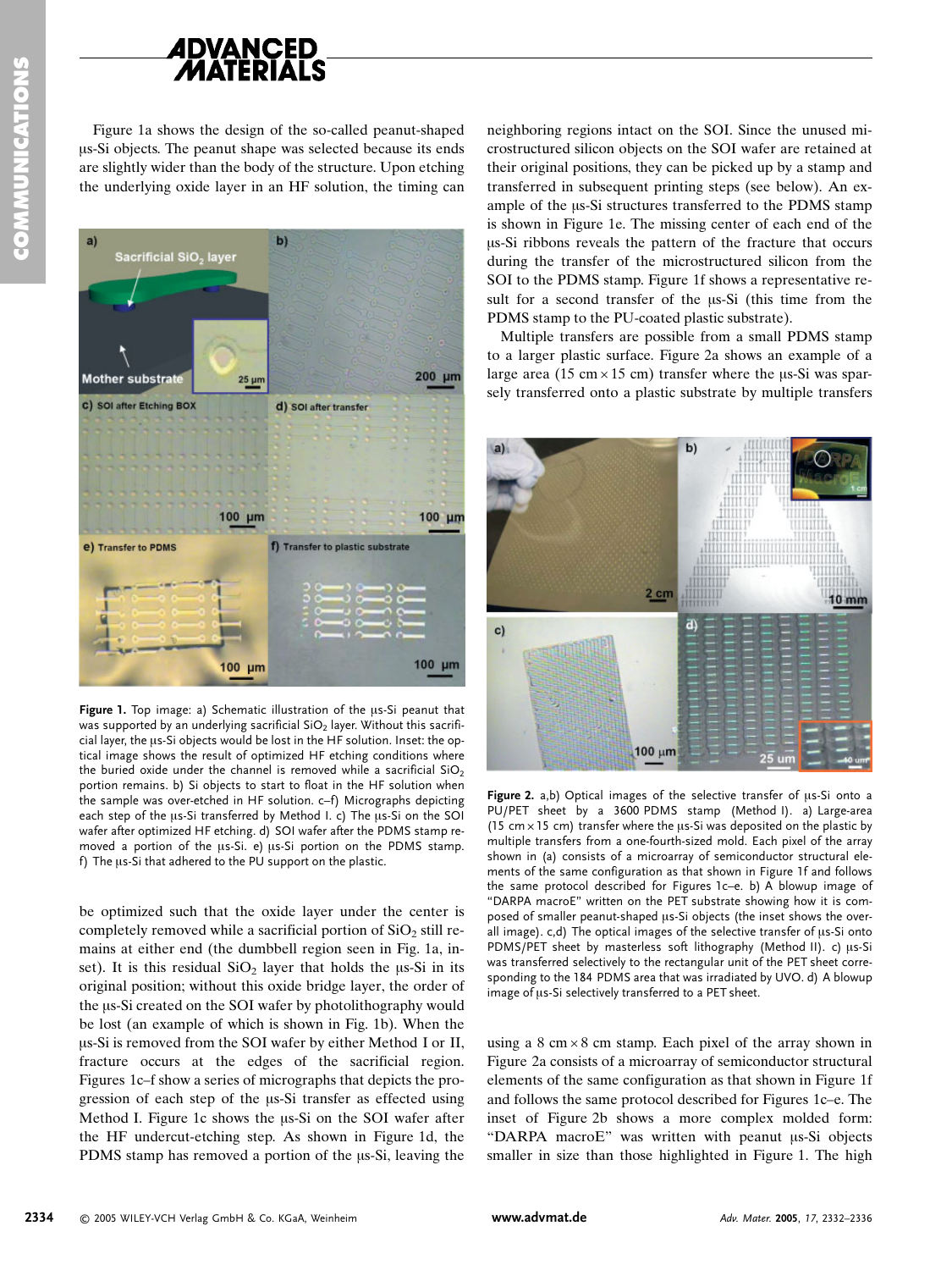

pattern fidelity of the transfer is illustrated by the qualities of the objects defining the letter "A" (circled in the inset image) as shown in Figure 2b. These data demonstrate that only those areas directly touched by the stamp ultimately transfer to the plastic substrate. We note that this transfer is not possible using conventional Sylgard 184 PDMS for two reasons. First, Sylgard 184 sags when the separation distances between features exceeds twenty times the feature height.<sup>[17,18]</sup> The examples shown here embrace such design rules, and thus preclude high-fidelity transfers using the lower-modulus polymer. Second, we also found that Sylgard 184 does not have enough adhesive force to pick up every us-Si peanut from the SOI wafer, and defects were quite common using stamps prepared from this polymer. The 3600 PDMS from Dow Corning does not appreciably sag, even at an aspect ratio of 1:200. More importantly, this polymer—as a result of its greater modulus—has a higher yield stress than the conventional Sylgard polymer. This results in a much improved fidelity in the pattern transfer for the modest strain rates used in this work.

An example of a us-Si transfer carried out using Method II is shown in Figures 2c,d. Figure 2c is an optical micrograph of a section of a Sylgard 184-coated PET substrate to which the us-Si has been chemically bonded and subsequently transferred. A higher magnification image of the  $\mu$ s-Si transferred in this way is shown in Figure 2d. It should be noted that the dimensions of the peanuts used in this demonstration are smaller still than those previously discussed (ribbon widths of  $25 \mu m$ ). We found, interestingly, that these smaller features have a different fracture point when they are removed from the SOI wafer. In the enlarged inset of Figure 2d, one also notes that the PDMS surface is also no longer flat. The reason for this is because of the fact that sections of the PDMS are in fact reciprocally transferred to the SOI, being ripped out of the bulk in contacting regions activated by the patterned UVO treatment, regions where the PDMS sagged and touched the wafer surface between the peanuts.

We have successfully fabricated a test device using the peanut-shaped us-Si based on a transfer using Method I.<sup>[3b]</sup> Figure 3a illustrates the device geometry used. To construct these devices, an indium tin oxide (ITO)-coated PET sheet was used as the substrate. The ITO served as the gate electrode, and diluted SU-8.5 photoresist (measured capacitan $ce = 5.77$  nF cm<sup>-2</sup>) was employed as a gate dielectric. As illustrated by the current-voltage, I-V, curves shown in Figure 3b, these plastic-supported, peanut-shaped us-Si TFTs show accumulation-mode n-channel transistor behavior. The channel length of the device, as shown in the inset image of Figure 3c, is 100 um, and the width of the device is 400 um. The transfer characteristics, measured at a constant source-drain voltage  $(V_{sd} = 1 \text{ V})$  (Fig. 3c), indicated that the threshold voltage  $(V_{th})$ is -2.5 V with an effective mobility of 173 cm<sup>2</sup>V<sup>-1</sup>s<sup>-1</sup>. These values are consistent with the performance characteristics expected for a 100 nm thick bottom-gate structure of this type.<sup>[3a]</sup>

The selective-transfer methods described in this communication constitute an efficient route for transferring microstruc-



Figure 3. High-performance device formed from the peanut-shaped us-Si on a plastic substrate using the Method I transfer technique. a) Schematic illustration of device geometry. b) I-V curves of us-Si TFTs at a range of gate voltages ( $V_{gs}$  from -2.5 V to 20 V). Device shows an n-channel accumulation-mode behavior. The channel length of the device is 100 um, and the width of the device is 400 um. c) The transfer characteristics, measured at a constant source-drain voltage  $(V_{sd} = 1 V)$ , indicated the effective mobility was 173 cm<sup>2</sup> $V^{-1}$  s<sup>-1</sup>. The inset shows an optical micrograph of the actual device.

tured silicon from a SOI wafer to a flexible, macroelectronic system. Using these techniques, and in contrast with conventional solution-casting methods, the microstructured silicon objects can be transferred from an SOI mother wafer with precise registration and utilized in ways that minimize waste. The mechanical properties of the new 3600 PDMS investigated in this work demonstrates that it has a number of important advantages as compared with the commercial Sylgard 184 PDMS resin, notably its dimensional stability and higher surface-adhesion properties. The printing techniques also proved to be compatible with the construction of macroelectronic systems that incorporate high-performance us-Si thin-film transistors. We are currently exploring strategies for applying these methods to other semiconductor micro- and nanoelements such as InP, GaAs, and GaN.<sup>[13-15]</sup>